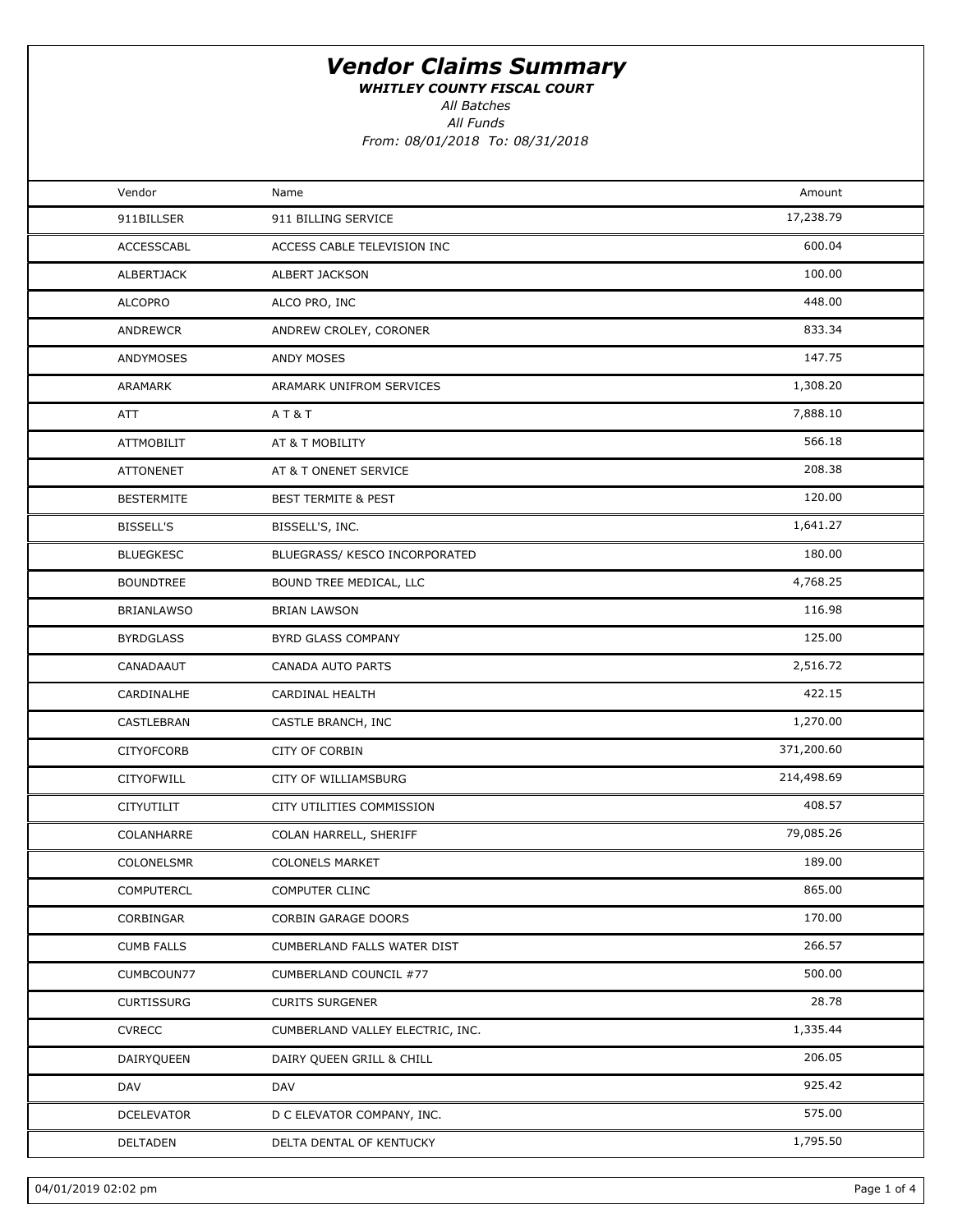WHITLEY COUNTY FISCAL COURT

All Batches

All Funds

| Vendor            | Name                                  | Amount    |  |
|-------------------|---------------------------------------|-----------|--|
| <b>DELTAGAS</b>   | DELTA NATURAL GAS CO., INC.           | 1,538.05  |  |
| DONNAROSE         | DONNA ROSE COMPANY, INC.              | 857.00    |  |
| ELLISONSAN        | ELLISON SANITARY SUPPLY CO., INC.     | 926.57    |  |
| EMBLEMENTE        | EMBLEM ENTERPRISES INC.               | 40.63     |  |
| <b>EMCONHOMEG</b> | EMCON HOME GUARD, INC.                | 310.00    |  |
| <b>EMERGMEDP</b>  | EMERGENCY MEDICAL PRODUCTS, INC       | 1,603.90  |  |
| <b>ENVIRWASTE</b> | ENVIRONMENTAL WASTE SYSTEMS, LLC      | 280.00    |  |
| EVERBANKCO        | TIAA COMMERICAL FINANCE INC           | 334.93    |  |
| <b>EZCOUNTRY</b>  | <b>EZ COUNTRY</b>                     | 495.00    |  |
| FACILITYDU        | FACILITY DUDE SOLUTIONS, INC.         | 4,669.10  |  |
| <b>FLEETMATIC</b> | FLEETMATICS USA, LLC                  | 300.00    |  |
| <b>GARYROWENS</b> | <b>GARY R OWENS</b>                   | 6,300.00  |  |
| GEDRIVEIN         | G & E DRIVE-IN                        | 100.00    |  |
| GREATAMERI        | GREAT AMERICA FINANCIAL SERVICES      | 197.97    |  |
| <b>GREENLAND</b>  | <b>GREENLAND BAPTIST CHURCH</b>       | 500.00    |  |
| HARDEE'S          | HARDEE'S                              | 161.00    |  |
| HAZARDFIRE        | HAZARD FIRE & SAFETY CO LLC           | 1,604.56  |  |
| HIGHBRIDGE        | HIGHBRIDGE SPRING WATER CO, INC.      | 552.15    |  |
| HILTONLEXD        | HILTON LEXINGTON/DOWNTOWN             | 608.84    |  |
| HINKLECONT        | HINKLE CONTRACTING COMPANY LLC        | 40,629.74 |  |
| HOLIDAYINR        | HOLIDAY INN EXPRESS & SUITES RICHMOND | 193.44    |  |
| <b>HOLSTONGAS</b> | <b>HOLSTON GASES</b>                  | 3,114.00  |  |
| HUMANA            | HUMANA HEALTH PLAN, INC.              | 62,939.09 |  |
| HYATTREGEN        | HYATT REGENCY - LEX                   | 2,115.93  |  |
| IGA               | HOMETOWN IGA #57                      | 631.61    |  |
| IPFSCORP          | <b>IPFS CORPORATION</b>               | 4,000.00  |  |
| <b>JACKROADEN</b> | JACK ROADEN PLUMBING                  | 250.00    |  |
| <b>JAMESJONES</b> | JAMES JONES EXCAVATING                | 2,688.00  |  |
| <b>JOEHILLELE</b> | JOE HILL ELECTRICAL                   | 650.00    |  |
| <b>JOHNCOINC</b>  | JOHNCO, INC.                          | 492.13    |  |
| <b>JOHNDURHAM</b> | JOHN DURHAM                           | 1,875.00  |  |
| <b>JOHNNYWHE</b>  | JOHNNY WHEELS OF WILLIAMSBURG, INC    | 424.83    |  |
| <b>JOSHCRAWFO</b> | <b>JOSH CRAWFORD</b>                  | 1,200.00  |  |
| <b>KACOLEAS</b>   | KACO LEASING TRUST                    | 2,605.78  |  |
|                   |                                       |           |  |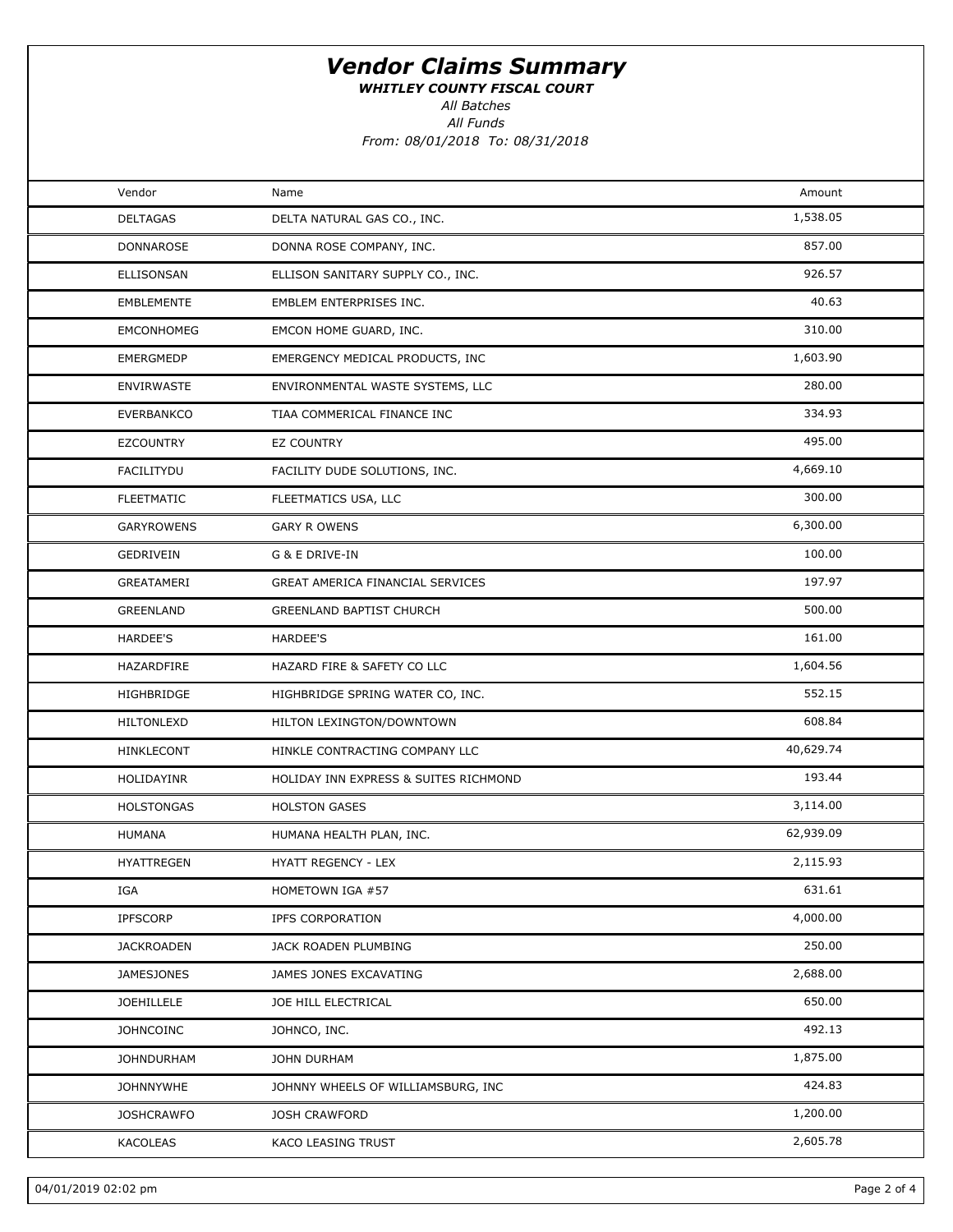WHITLEY COUNTY FISCAL COURT

All Batches

All Funds

| Vendor            | Name                                | Amount    |  |
|-------------------|-------------------------------------|-----------|--|
| <b>KACTFO</b>     | <b>KACTFO</b>                       | 100.00    |  |
| <b>KAPA</b>       | KAPA                                | 640.00    |  |
| KELLWELLFO        | KELLWELL FOOD MANAGEMENT            | 27,832.74 |  |
| KENTENAD          | KEN TEN ADVERTISING                 | 524.96    |  |
| <b>KENTENCHAP</b> | KEN TEN CHAPTER #148                | 500.00    |  |
| <b>KENTUCKYUT</b> | KU                                  | 15,326.88 |  |
| KNOXCOUTIL        | KNOX COUNTY UTILITIES COMMISSION    | 29.08     |  |
| KNOXWHITLE        | KNOX-WHITLEY ANIMAL SHELTER, INC.   | 10,000.00 |  |
| KOLA              | KOLA                                | 500.00    |  |
| KYSTATETRE        | KENTUCKY STATE TREASURER            | 40,724.57 |  |
| LAURELCOFC        | LAUREL COUNTY FISCAL COURT          | 81.76     |  |
| <b>LIDAPOWERS</b> | LIDA J. POWERS                      | 681.68    |  |
| LONNIEFOLE        | LONNIE FOLEY                        | 200.00    |  |
| LYKINSOILC        | LYKINS OIL COMPANY                  | 14,619.14 |  |
| MARTINPET         | MARTIN'S PETERBILT                  | 144.12    |  |
| MIDSPRINGS        | MID-SPRINGS COMMUNITY ACTION PARK   | 500.00    |  |
| NEWSJOURNA        | <b>NEWS JOURNAL</b>                 | 959.38    |  |
| NIGOVERNME        | NI GOVERNMENT SERVICES, INC.        | 73.73     |  |
| NORVEXSUPP        | <b>NORVEX SUPPLY</b>                | 4,044.67  |  |
| OWENSAUTO         | <b>OWENS AUTO PARTS</b>             | 138.36    |  |
| <b>PATTONCHES</b> | PATTON CHESTNUT BINDER, INC.        | 11,411.00 |  |
| PDS               | PRECISION DUPLICATING SOLUTIONS INC | 245.30    |  |
| POFFCARTIN        | POFF CARTING SERVICE                | 916.80    |  |
| POWERPHONE        | POWERPHONE, INC                     | 7,602.00  |  |
| PREFERREDL        | PREFERRED LAB SERVICE               | 960.00    |  |
| PYLESCONCR        | PYLES CONCRETE                      | 2,320.00  |  |
| QUALITYCAR        | QUALITY CARE AUTO SERVICE           | 7,356.10  |  |
| QUILL             | <b>QUILL CORPORATION</b>            | 9.99      |  |
| RONBOWLING        | RON BOWLING                         | 108.76    |  |
| RONNIEMOSE        | WHITLEY COUNTY PVA                  | 12,600.00 |  |
| SEAPPARATU        | SOUTHEAST APPARATUS, LLC            | 750.00    |  |
| SENIORCITI        | SENIOR CITIZENS OF WHITLEY COUNTY   | 5,000.00  |  |
| SERCOINC          | SERCO INC                           | 28,244.09 |  |
| SGTJOE            | SGT JOES                            | 116.00    |  |
|                   |                                     |           |  |